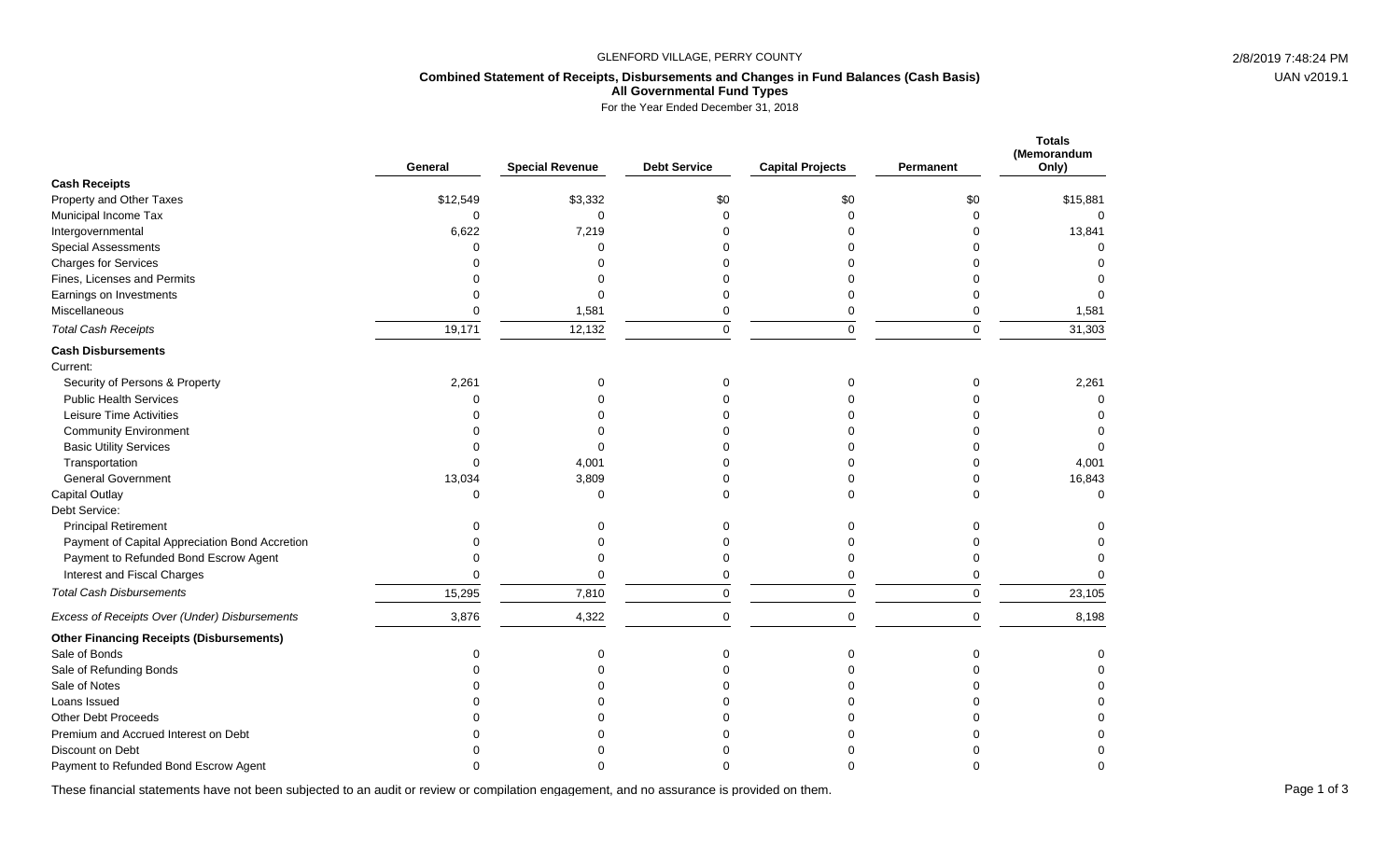## GLENFORD VILLAGE, PERRY COUNTY 2/8/2019 7:48:24 PM

# **Combined Statement of Receipts, Disbursements and Changes in Fund Balances (Cash Basis) All Governmental Fund Types**

For the Year Ended December 31, 2018

|                                                | General  | <b>Special Revenue</b> | <b>Debt Service</b> | <b>Capital Projects</b> | Permanent | <b>Totals</b><br>(Memorandum<br>Only) |
|------------------------------------------------|----------|------------------------|---------------------|-------------------------|-----------|---------------------------------------|
| Sale of Capital Assets                         |          |                        |                     |                         |           |                                       |
| Transfers In                                   |          |                        |                     |                         |           |                                       |
| <b>Transfers Out</b>                           |          |                        |                     |                         |           |                                       |
| Advances In                                    |          |                        |                     |                         |           |                                       |
| <b>Advances Out</b>                            |          |                        |                     |                         |           |                                       |
| <b>Other Financing Sources</b>                 | 255      |                        |                     |                         |           | 255                                   |
| Other Financing Uses                           |          |                        |                     |                         |           |                                       |
| Total Other Financing Receipts (Disbursements) | 255      |                        |                     |                         |           | 255                                   |
| Special Item                                   |          |                        |                     |                         |           |                                       |
| Extraordinary Item                             |          |                        |                     |                         |           |                                       |
| Net Change in Fund Cash Balances               | 4,131    | 4,322                  | 0                   | 0                       | 0         | 8,453                                 |
| Fund Cash Balances, January 1                  | 24,086   | 33,557                 |                     |                         |           | 57,643                                |
| Fund Cash Balances, December 31                |          |                        |                     |                         |           |                                       |
| Nonspendable                                   |          |                        |                     |                         |           |                                       |
| Restricted                                     |          | 31,135                 |                     |                         |           | 31,135                                |
| Committed                                      |          | 6,744                  |                     |                         |           | 6,744                                 |
| Assigned                                       |          |                        |                     |                         |           |                                       |
| Unassigned (Deficit)                           | 28,217   |                        |                     |                         |           | 28,217                                |
| Fund Cash Balances, December 31                | \$28,217 | \$37,879               | \$0                 | \$0                     | \$0       | \$66,096                              |